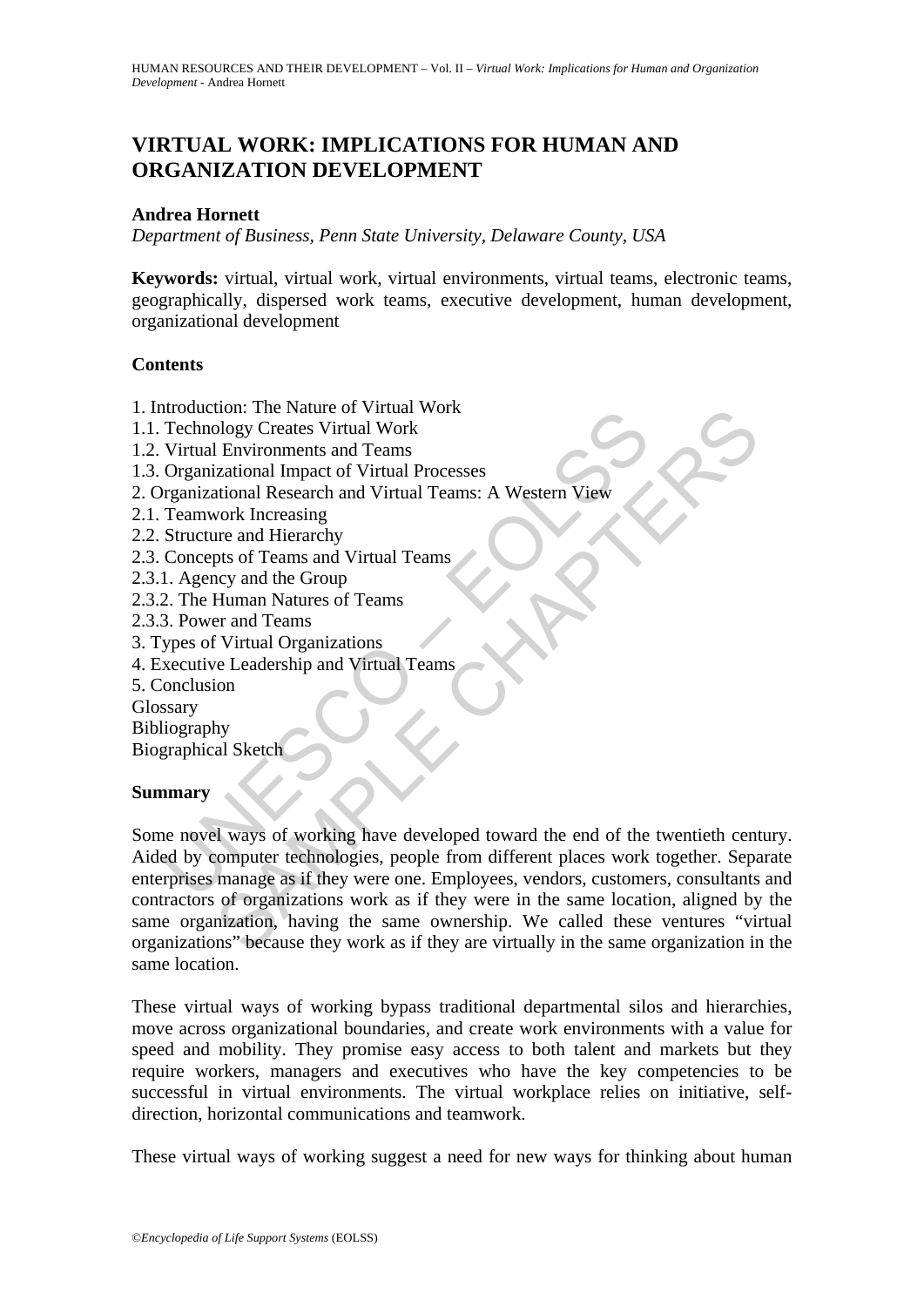resources and their attendant issues of compensation, recognition, and reward. The following sections survey the nature of virtual work and suggest some emerging trends for those interested in human development in the virtual workplace.

### **1. Introduction: The Nature of Virtual Work**

You may be in a remote location, without electricity, but you are not isolated. If you have a cell phone, or a laptop computer with an antenna, and some good batteries, you can engage in global commerce. Or, without making an investment in equipment, you can saunter into a public library or a cyber café and get "on-line" (go onto the Internet). Today, access to world markets is easy, fast, and becoming ubiquitous. Organizational scientists and human resource practitioners are beginning to discover what these technological developments imply for human and organizational development.

## **1.1. Technology Creates Virtual Work**

Institutions and businesses are exponentially increasing the use of technology and electronics to communicate and organize. Technology provides mobility, flexibility and speed, not simply to respond to market opportunities and customer demands but to *create* them.

Technology Creates Virtual Work<br>
itutions and businesses are exponentially increasing the use tronics to communicate and organize. Technology provides mobiled, not simply to respond to market opportunities and custome<br> *ut* ology Creates Virtual Work<br>
and businesses are exponentially increasing the use of technology<br>
to communicate and organize. Technology provides mobility, flexibility<br>
simply to respond to market opportunities and customer Technology enables people, located anywhere there is access to electronic communication, to engage in shared enterprises without being physically together. These non-physical (virtual) environments are emerging from two areas. New organizations are starting and growing new structures and managing in new ways in response to values for speed and reach. They are transforming compensation practices and changing the layout of the workplace and the habits of the "knowledge" workers. The second area is in traditional organizations where managers are trying to imitate new organizations by breaking down silos. Large, traditional organizations are exhorting executives to empower and employees to collaborate. They are embracing "Casual Fridays" and exploring how to "dot com."

These changes are altering the nature of relationships at work and the practice of management. There is evidence that the reciprocities between human and technological systems are changing the nature of organizational and employee development.

## **1.2. Virtual Environments and Teams**

Larry is in London. Betsy is in Berlin. Ned is in New York. They have a project due. They go "on-line" (usually through the Internet) to coordinate their work and meet their shared goal. Technology permits, and business challenges demand, that people work in virtual environments.

The "bits" and "bytes" of working in virtual environments are electronicallycommunicating work groups – "virtual teams." Virtual teams (also known as e-teams) operate in their organizations asynchronously (at any time) and without co-location (any place). They rely on electronic communications and often use electronic team rooms provided by groupware (software for group discussions by computer).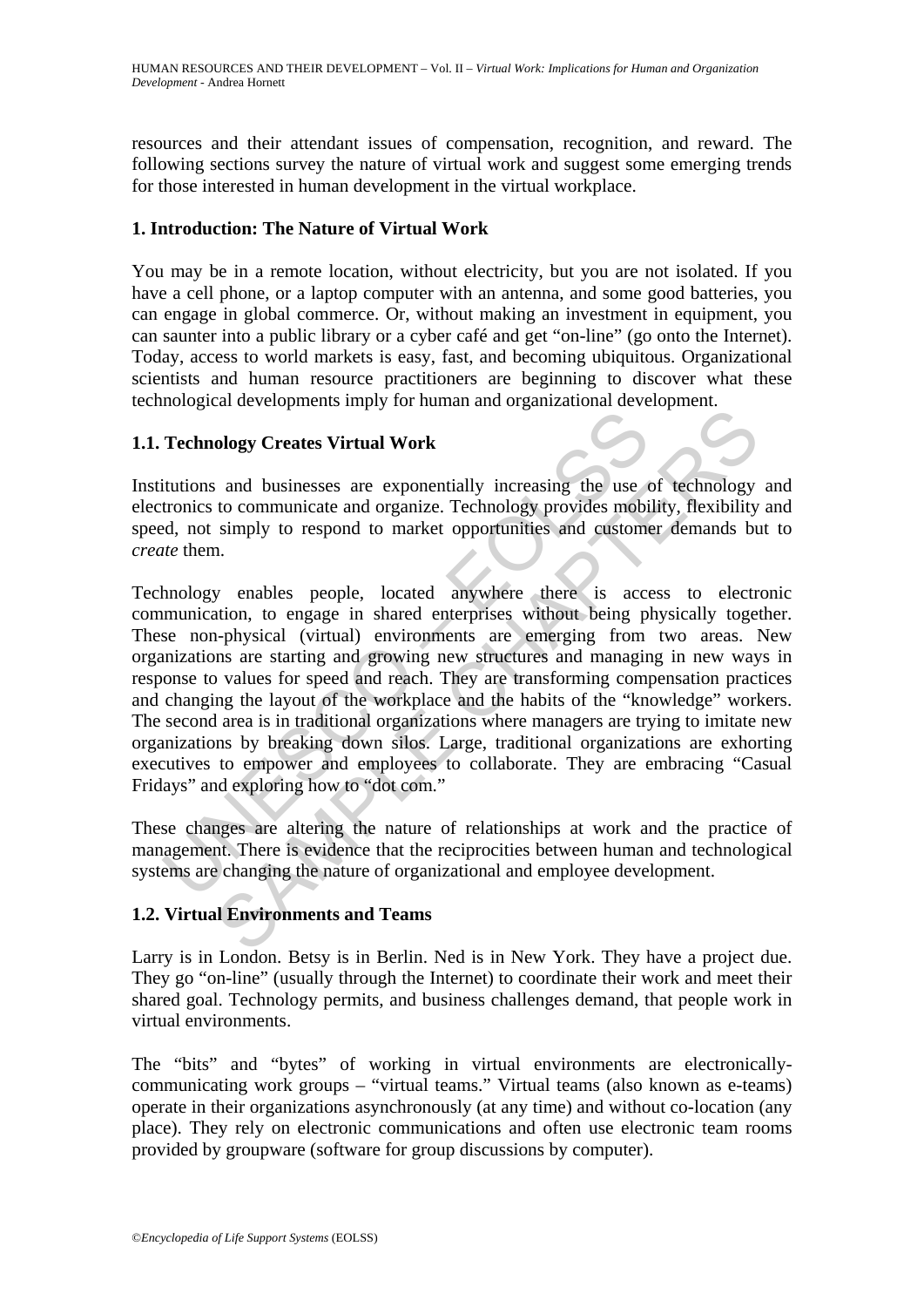A primary difference between teams and virtual teams is the reliance on electronic means of communications. This makes virtual teams a unique socio-technical system. Many expected these technologies to liberate people. For example, the ease of electronic access to and transmission of information is viewed by groupware developers as liberation from both constricting authority and the power of the status quo to restrict information. Also, many see potential for increased employee participation in decisionmaking through increased access to information.

However, technology is a two-edged sword. Liberation has a price. A cruise through Internet sites readily shows that on-line dialogues are often bantering. The computing power that pioneers thought would create community can be eroded by greed. Silicon Valley (a place in California where many Internet businesses began) symbolizes individual material wealth. While the norms are for individuality and wealth as preferable to resource-sharing, aspects of both co-exist in the paradoxes of emerging dot com businesses and cybernetic shareware values.

Authority is still an issue. Rank intrudes in virtual teams when team members simultaneously hold allegiances to both the team and its task and to position and rewards and recognition in other structures.

## **1.3. Organizational Impact of Virtual Processes**

Some have predicted that informating processes and authority are on a collision course in virtual teams. There is evidence for this in three areas of human development: career management, organizational change, and the nature of teamwork.

Interior is still an issue. Rank intrudes in virtual teams when<br>thority is still an issue. Rank intrudes in virtual teams when<br>tards and recognition in other structures.<br>**Organizational Impact of Virtual Processes**<br>the hav sesses and optermetic shares values.<br>
is still an issue. Rank intrudes in virtual teams when team mem<br>
usly hold allegiances to both the team and its task and to position<br>
usly hold allegiances to both the team and its tas The expectation of most managers is that electronic communication can improve group collaboration and decision-making. Certainly, that is what the makers of electronic collaboration hardware and software advertise. It is evident that the changes are more than speed and access. Working virtually changes an organization's focus from managing individuals to managing knowledge through use of collaboration. Accordingly, creating value with other people – without benefit of face-to-face relationship -- is a key competency. Further, participants are involved in projects and results and this changes the nature of career management from a phenomenon of jobs and progressions to a volatile mix of opportunities and availabilities.

Organizational change is more unintentional than planned. Organizations straddle dilemmas around acquiring and rolling out systems while maintaining the legacies of prior systems. While technology is fast, it is not necessarily productive, particularly when first implemented. Few information technologists are prepared for helping line organizations manage transformations of habit and culture. Organizational change consultants also struggle with managing technologies and new ways of working because the learning curve for technological savvy is steep and because their knowledge and tools derive from theories built in and for older paradigms.

Teamwork is similarly confounded. While hope for the potential of electronic communication is evident in the writings of those who develop the tools, technology can both empower collaboration and manufacture consent. The outcomes depend on the role power plays in virtual teams and this area is not well researched or understood.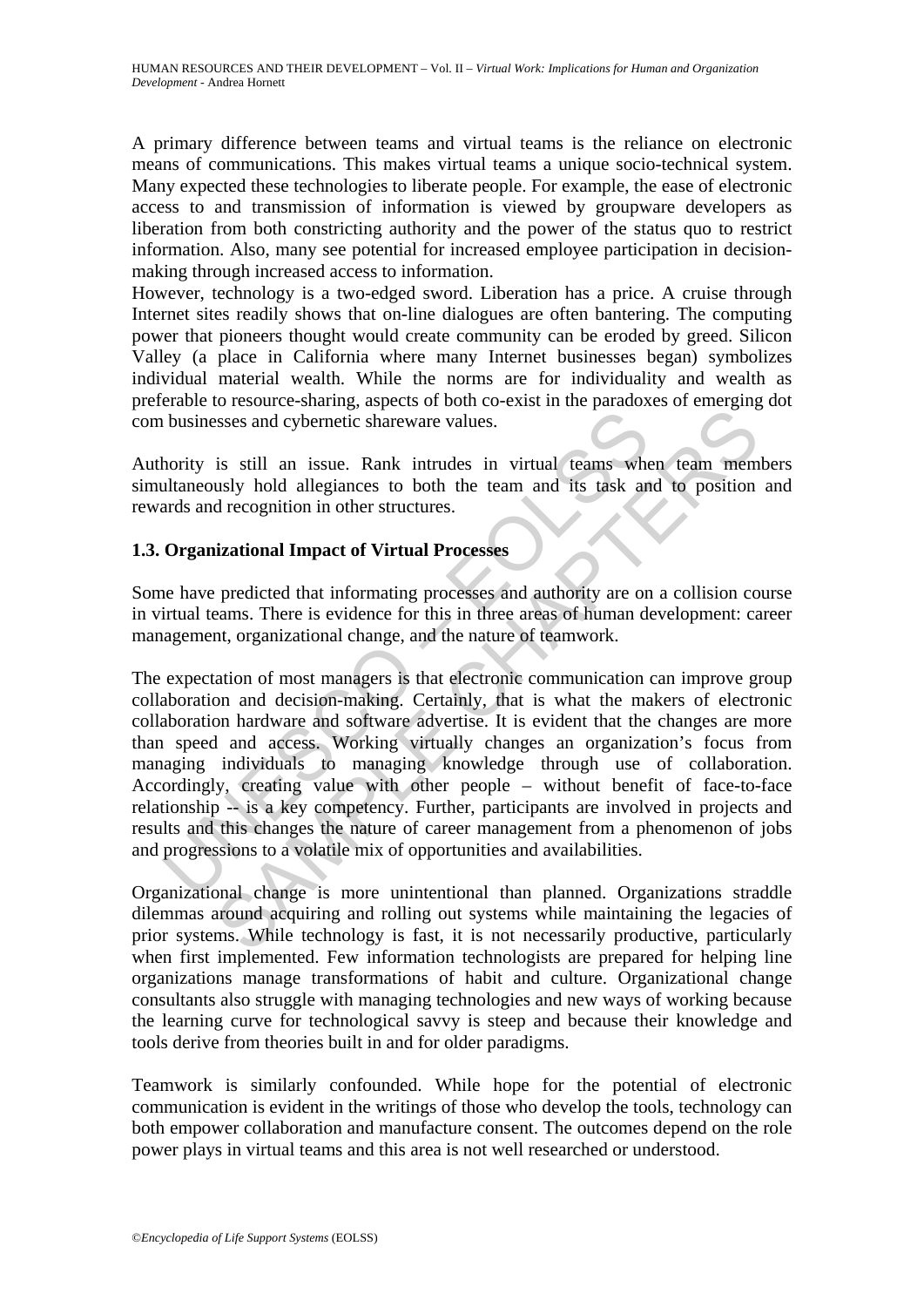Like traditional teams, virtual teams reduce barriers to achievement, improve the quality of products or services, and enhance competitive advantages of mobility and speed. Unlike traditional teams, they also break down organizational traditions and rituals of face-to-face communications and meetings. Some management consultants and theorists believe these new ways of working hold promise for changing corporate cultures and managerial values.

What happens to work relationships when there are no job descriptions to legitimate power? What happens to authority when teams break down the conventional, bureaucratic chains of command? What happens to humans as social beings when they relate primarily electronically? These phenomena are too new, and research too limited, for firm conclusions to be made.

What is the impact of virtual organizations on their members, their environments, their customers, their processes and their corporate values? There is evidence that electronic communication cuts across organizational boundaries and changes relationships. Every day, more and more virtual teams manage to complete tasks and engender trust despite the difficulties posed by geographic dispersion. Relationships of expertise and information are contributing to work product without a need for close supervision. Communications from remote areas of the enterprise are directly available to top management, without filters. The focus of attention is the work and the results in contrast to traditional values for position, department and hierarchical relationships.

omers, their processes and their corporate values? There is evide<br>munication cuts across organizational boundaries and changes re<br>mean among to more and more virtual teams manage to complete tasks and enged<br>ifficulties pos their processes and their corporate values? There is evidence that electricin cuts across organizational boundaries and changes relationships. E and more virtual teams mange to complete tasks and energed rust desired in th It is power, and how it is understood and employed, that raises issues for development of people and executives in virtual environments. Power based on charisma or authority of position may hold value in face-to-face environments but inside virtual workplaces, power is in expertise and contribution. Virtual teams break down space, time, traditions, relationships and structures but they also are composed of individuals who have organizational "homes" with allegiances and resources and means of recognizing and rewarding employees. Virtual teams straddle virtual and traditional organizations and their competing values. Straddling this bridge, they are vulnerable. If power networks and visible attention can command recognition and resources, what happens to people who are out of sight? Will the answers lie in management theories and practices?

## **2. Organizational Research and Virtual Teams: A Western View**

Understanding the potential for virtual management and development to deviate from traditional management and development requires an appreciation of the western context of management science and traditional notions of leadership and executive power. Virtual teams are viewed in the literature as part of a thirty year trend toward increasing use of teams and attempts to let teams be empowered and self-directed. It is a human frailty to understand what appears to be new in contrast to what one thought was going on before. Virtual teams and power in organizations are discussed in the nascent literature in terms of western, particularly American, notions of management and organizational processes.

## **2.1. Teamwork Increasing**

Organizations are increasingly using teams to accomplish work. Teams are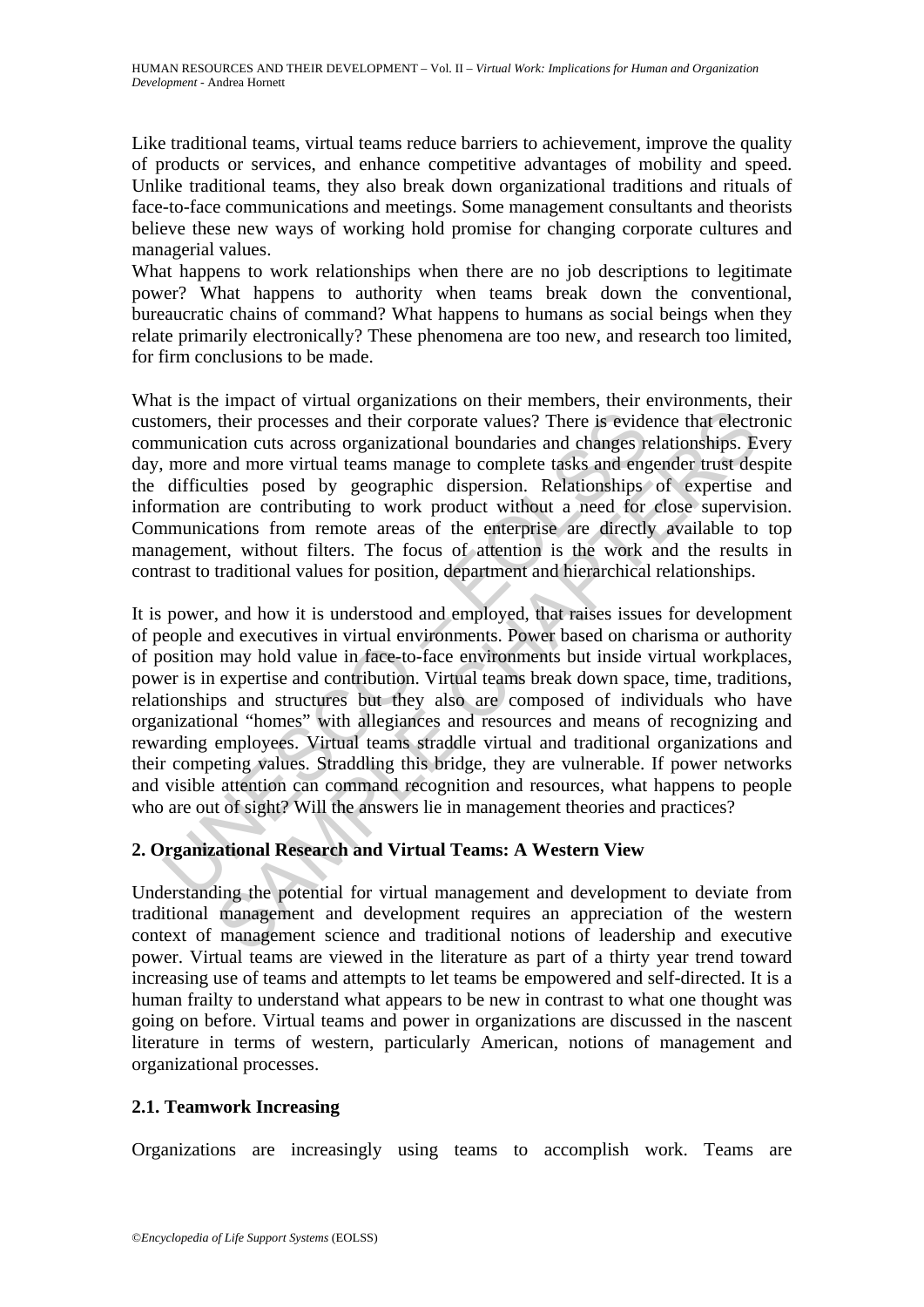recommended for their egalitarian values. They have the ability to cut across bureaucratic silos in organizations, to be more creative, participatory, and implicitly more democratic, than traditional forms of organization. Through programs and policies of empowerment, corporate teams are replacing the traditional hierarchy for achieving business objectives. Within the context of these trends, virtual teams are beginning to play a role in corporate knowledge management while they grow in response to the globalization of business.

The growing trend towards teams has been matched by concomitant energy to research teams. Organizational scientists have investigated the forming of teams, productive disruptions in teams, learning in teams, cooperation in teams, autonomy in teams, humor in teams, team boundaries and teams crossing boundaries in the organization. Researchers are also developing ways to study teams as open systems and as systems operating outside the boundaries of space and time. Scholarly journals, particularly those for information technology, have published research on virtual teams; and a journal (www.virtual-organization.net) was launched to provide for scholarly exploration of virtual organizing and electronic business.

## **2.2. Structure and Hierarchy**

rating outside the boundaries of space and time. Scholarly jote for information technology, have published research on virnal (www.virtual-organization.net) was launched to provide original (www.virtual-organization.net) w bustide the boundaries of space and time. Scholarly journals, particul<br>information technology, have published research on virtual teams; an<br>information technology, have published research on virtual teams; an<br>www.virtual-o The research suggests that teams, even empowered ones, do not necessarily eliminate hierarchies. They dissolve structures in pursuit of speed and efficiency but structures are not necessarily hierarchies. Organizational structure can disappear in the fluidity of teamwork while hierarchy remains. When hierarchy operates outside of structure, the legitimization of power is at issue. In organizations that employ virtual teams in addition to other ways of working, there are manifest conflicts regarding who and what gets resourced, recognized and rewarded.

The advocates of virtual teams suggest that shared purpose gives the work structure and that expertise is the key competency. However, the evidence is mostly anecdotal. Scholars have called for more research on how teams make sense of their tasks and decisions when in horizontal, non- hierarchical settings. Further, we need to know more about what happens to power when organization is horizontal, not vertical.

While virtual teams offer opportunities to understand vertical organizing processes, they are difficult to observe since they are not co-located and often communicate asynchronously. Consequently, scholars and advocates of virtual teams tend to rely on fifty years of organizational research on related concepts of groups and teamwork.

- -
- -
- -

TO ACCESS ALL THE **11 PAGES** OF THIS CHAPTER, Visit[: http://www.eolss.net/Eolss-sampleAllChapter.aspx](https://www.eolss.net/ebooklib/sc_cart.aspx?File=E1-10-05-04)